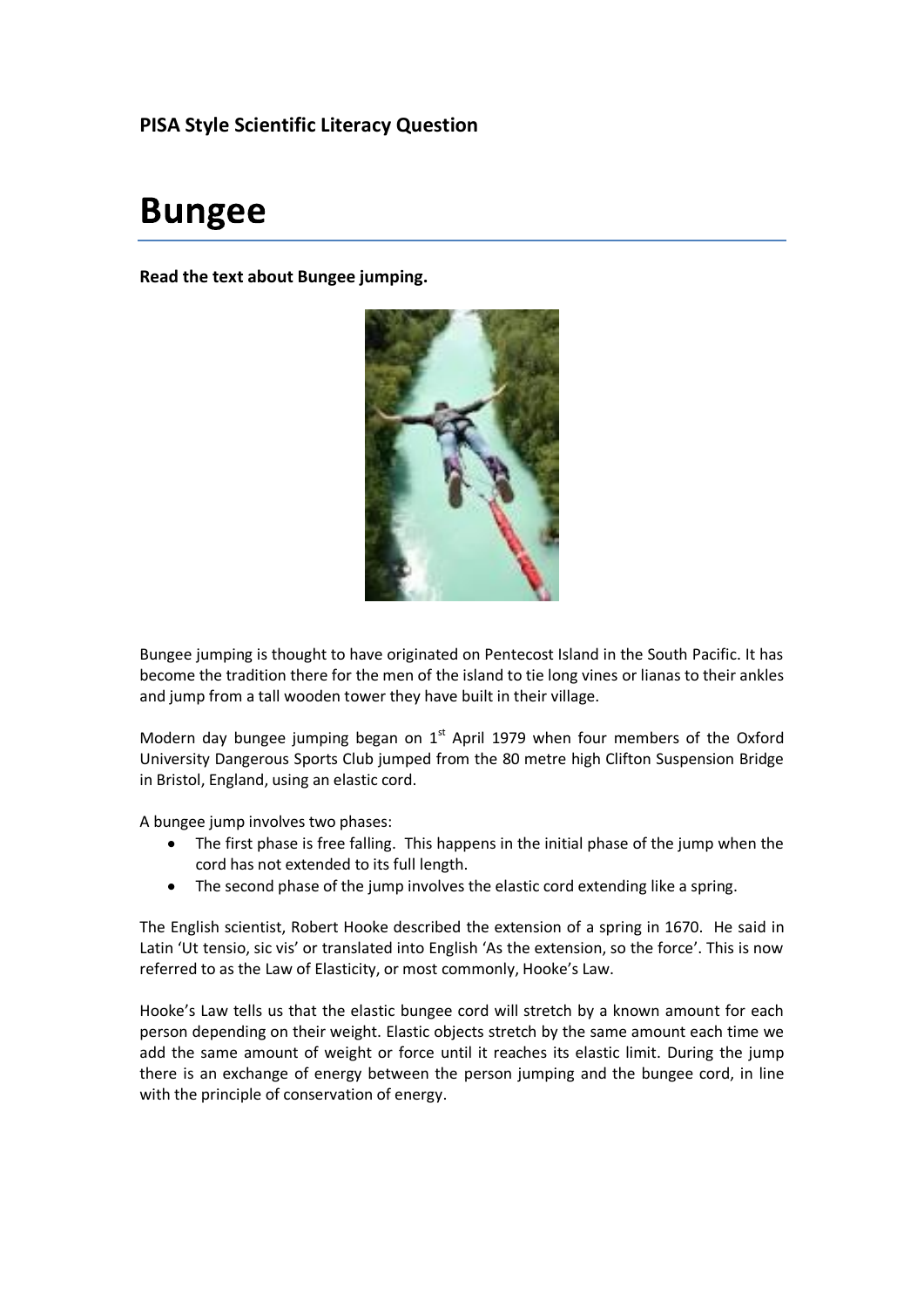## **Question 1 : BUNGEE**

In the text, Robert Hooke is quoted as saying *'As the extension, so the force'*. Which of the statements below best fits in with Hooke's Law of Elasticity.

A The extension of the bungee cord is directly proportional to the weight of the person attached to it.

B The extension of the bungee cord is inversely proportional to the weight of the person attached to it.

C The extension of the bungee cord is not proportional to the weight of the person attached to it.

D The extension of the bungee cord is indirectly proportional to the weight of the person attached to it.

## **Question 2 : BUNGEE**

On a graph, the relationship between extension and force described by Hooke's Law would be displayed as:

- A a bell shaped curve
- B a straight line showing a positive correlation
- C a straight line showing a negative correlation
- D a straight line travelling horizontally

## **Question 3 : BUNGEE**

The extension of a spring according to Hooke's Law can be worked out using a mathematical formula **F = k x e**

In this equation **k** stands for :

- A the spring constant of the elastic object
- B the gravitational force being applied to the elastic object
- C the extension of the elastic object
- D the weight of whatever is attached to the elastic object

## **Question 4 : BUNGEE**

Using Hooke's Law can help the organiser to carry out the bungee jump safely. To do this, the organiser will need to have some important information.

Circle 'yes' or 'no' for each statement.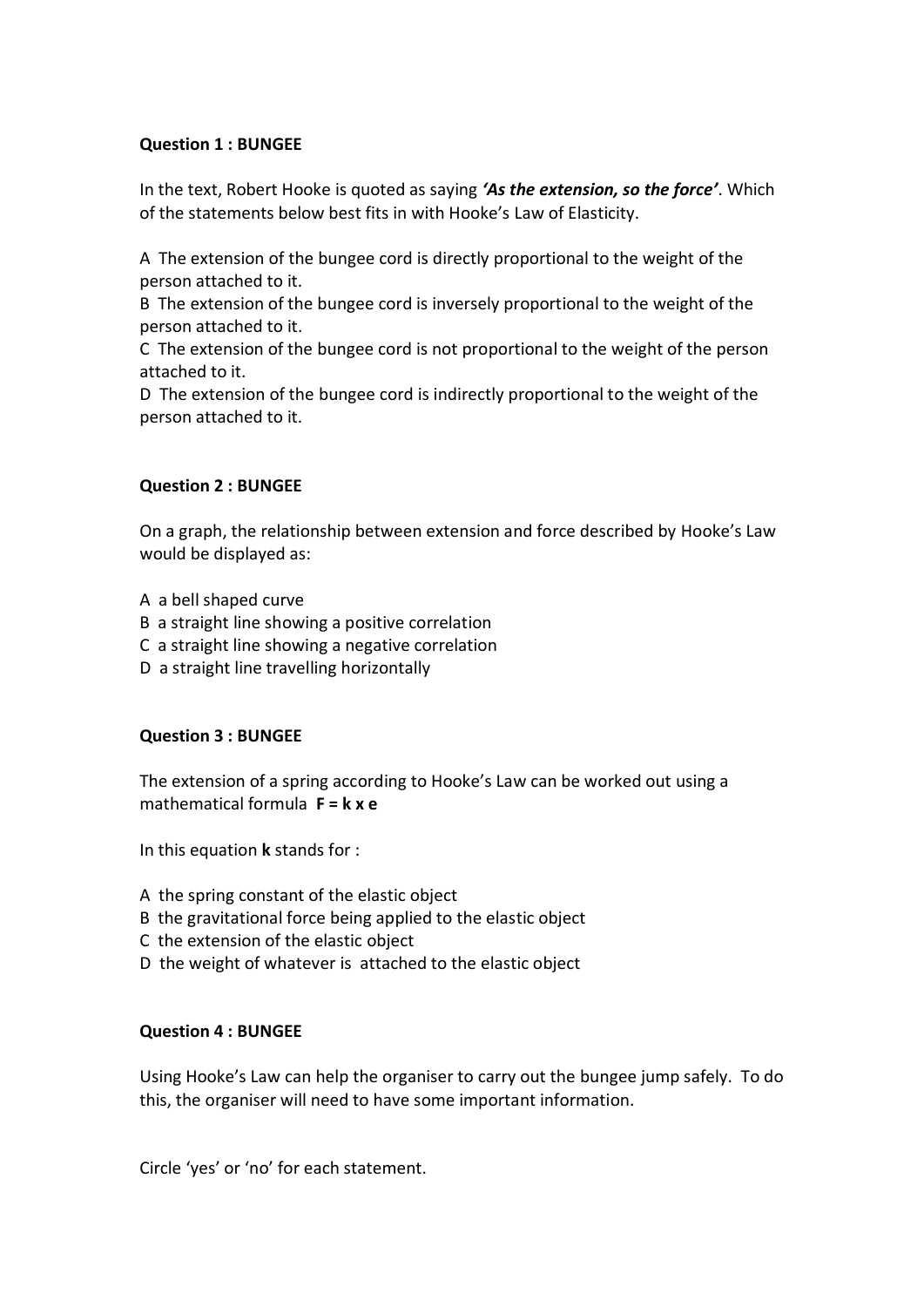| The organiser will need to know this to use Hooke's Law to<br>ensure a safe jump | Yes or No? |
|----------------------------------------------------------------------------------|------------|
| The mass or weight of the person who is jumping                                  | Yes / No   |
| The spring constant of the elastic cord                                          | Yes / No   |
| The distance between the platform they will jump off and the<br>ground           | Yes / No   |
| Whether the person jumping is a man or a woman                                   | Yes        |

## **Question 5 : BUNGEE**

A person who weighs 100kg (1000 N) is going to do a bungee jump. The spring constant of the bungee cord is 50 N/m (newtons per metre). Using the formula  $e = F / k$ , what will be the extension of the bungee cord when the person jumping reaches the end of the jump and the cord is in equilibrium?

- A 50 metres
- B 40 metres
- C 30 metres
- D 20 metres

## **Question 6 : BUNGEE**

The graph shows the energy exchange that takes place between the person jumping and the cord up until the cord is tight and at maximum stretch.

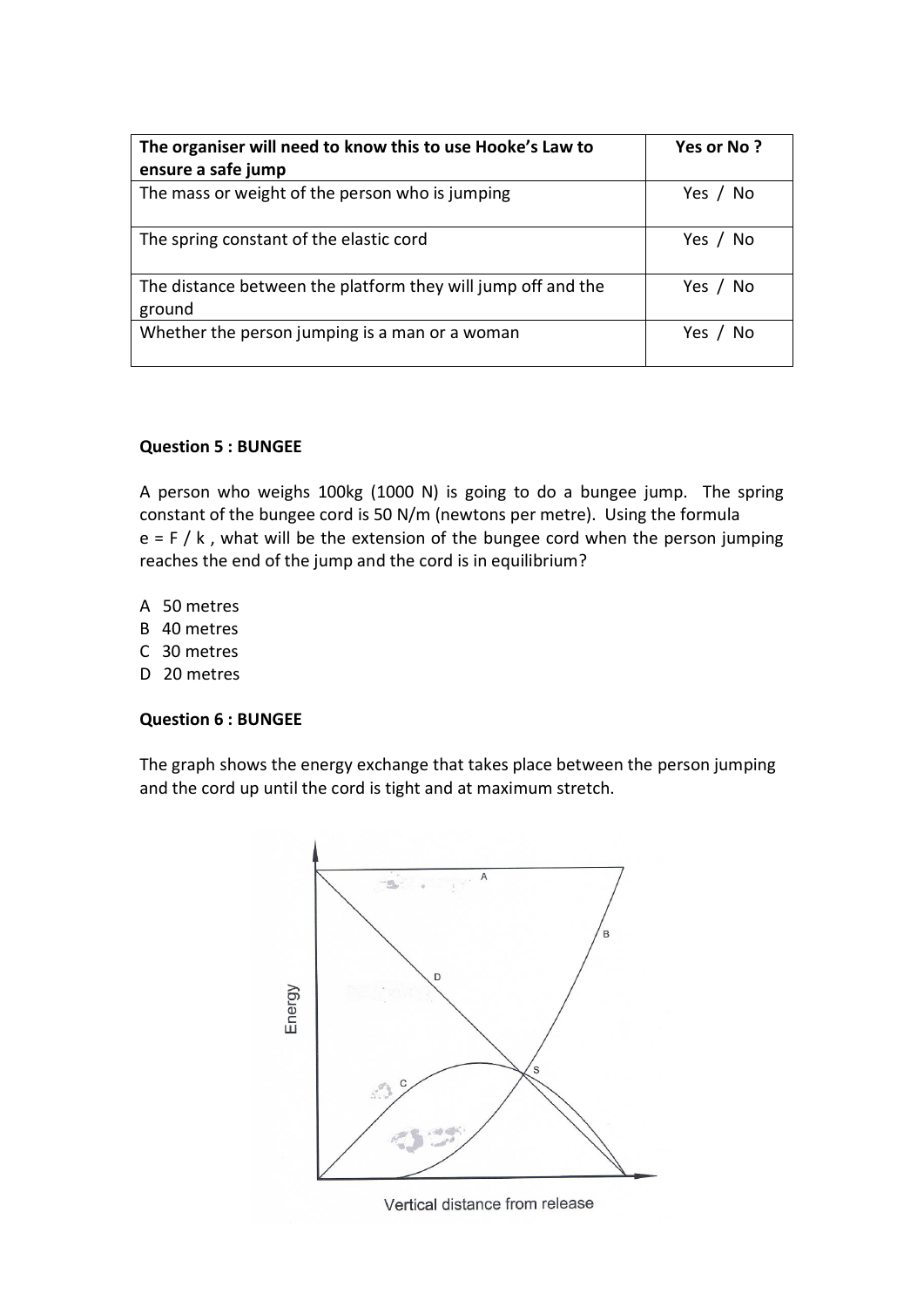| Which graph from the lines labelled A-D:                         | A - D |
|------------------------------------------------------------------|-------|
| Shows the change of potential energy of the jumper as he falls   |       |
| Shows the change of kinetic energy of the jumper as he falls     |       |
| Shows the change in potential energy of the cord during the fall |       |
| Shows the total energy during the fall                           |       |

# **Question 7: BUNGEE**

Explain how the graphs at point S can be used to explain that energy is conserved during the fall.

…………………………………………………………………………………………………………………………………… …………………………………………………………………………………………………………………………………… ……………………………………………………………………………………………………………………………………

## **Question 8: BUNGEE**

Tom and Sarah are discussing how to calculate a safe height to carry out a bungee jump. Tom says that it is possible to calculate the safe height from which to jump knowing the weight of the person jumping, the length of the cord and by calculating the extension of the cord using the spring constant. Sarah says you cannot just use Hooke's Law for the calculation. Explain what Sarah means.

…………………………………………………………………………………………………………………………………… …………………………………………………………………………………………………………………………………… ……………………………………………………………………………………………………………………………………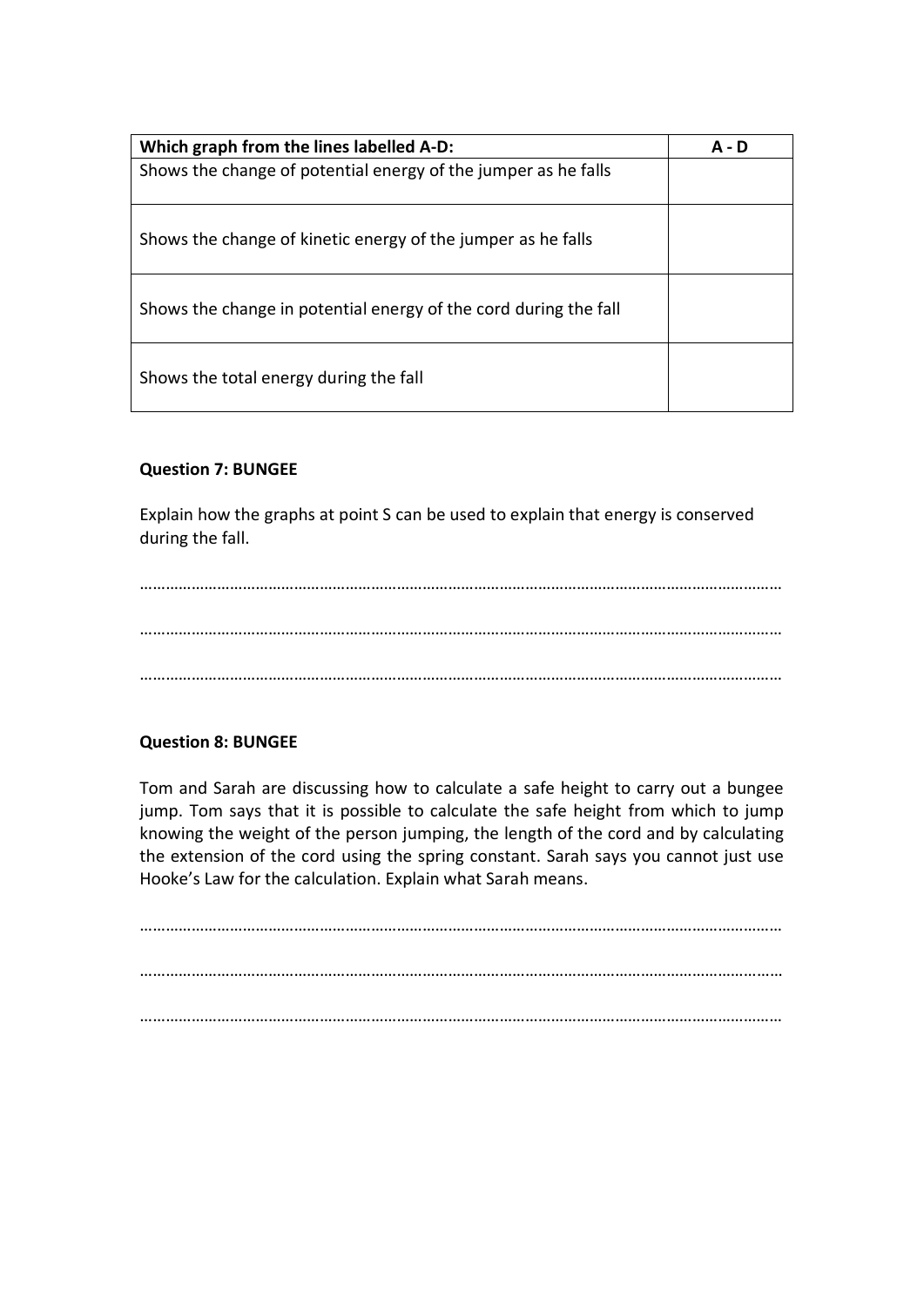## **SCORING : BUNGEE**

#### **Question 1**

#### *Full credit*

A The extension of the bungee cord is directly proportional to the weight of the person attached to it

#### *No credit*

Other responses

Missing

## **Narrative :**

Directly proportional means that the weight of the person increases **at the same rate** (e.g. doubles) as the extension of the spring. In this case, when weight and extension are plotted on a graph it would produce a straight line through the origin. Inversely proportional means that as the weight increases the extension decreases so it is incorrect. Indirectly proportional is not commonly used but means the same as inversely proportional. In this case when weight and extension are plotted on a graph it would **NOT** produce a straight line through the origin

| <b>Framework Categories</b> | 2015 Framework                      |
|-----------------------------|-------------------------------------|
| Knowledge type              | Knowledge of the content of science |
| Competency                  | Explain phenomena scientifically    |
| <b>Context</b>              | Frontiers of science and technology |
| <b>Cognitive demand</b>     | Low                                 |

#### **Question 2**

#### *Full credit*

B A straight line going upwards

*No credit*

Other responses

Missing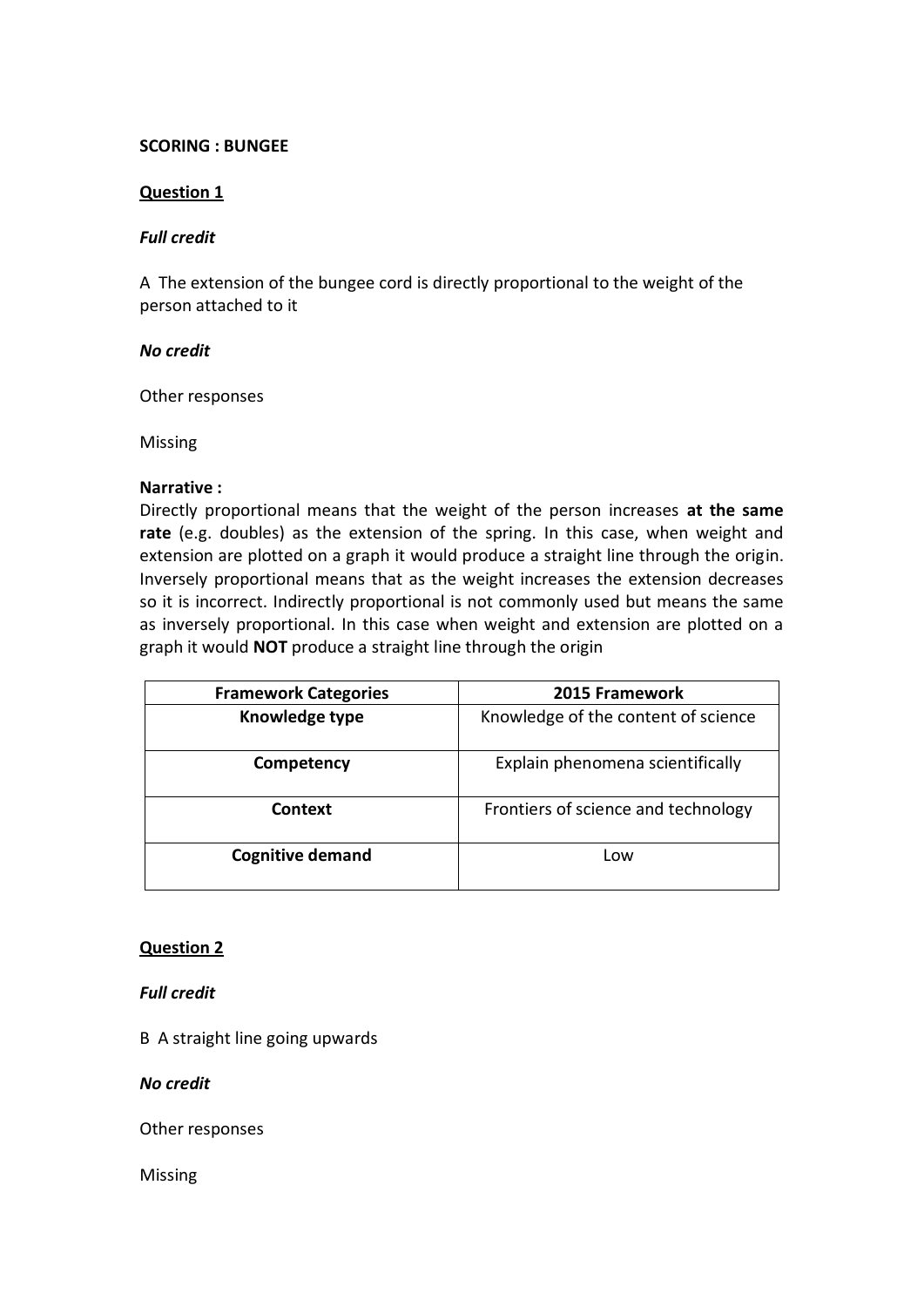

The graph on the left hand side – shows that the extension is directly proportional to the force e.g. if the force was doubled then the extension would be doubled etc The graph on the right hand side – shows that the extension is proportional to the force applied. Both show positive correlation

| <b>Framework Categories</b> | 2015 Framework                                |
|-----------------------------|-----------------------------------------------|
| Knowledge type              | Procedural                                    |
| Competency                  | Interpret data and evidence<br>scientifically |
| <b>Context</b>              | Frontiers of science and technology           |
| <b>Cognitive demand</b>     | Medium                                        |

# **Question 3**

## *Full credit*

A The spring constant of the elastic object

## *No credit*

Other responses

Missing

## **Narrative :**

In the equation  $e =$  the extension, the amount the spring stretches when a force is applied. F = the gravitational force or weight which causes the spring to extend.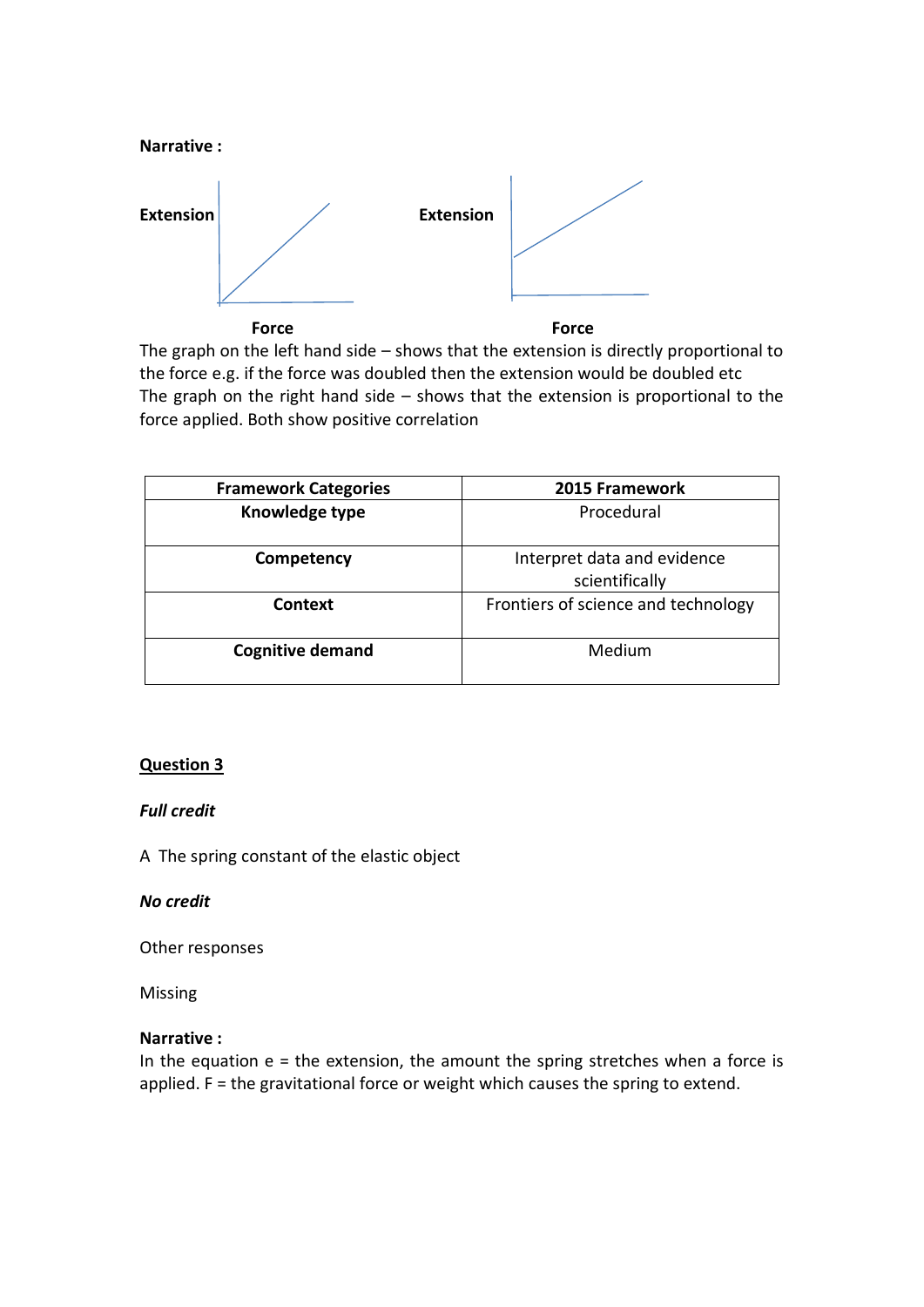| <b>Framework Categories</b> | 2015 Framework                      |
|-----------------------------|-------------------------------------|
| Knowledge type              | Knowledge of the content of science |
| Competency                  | Explain phenomena scientifically    |
| <b>Context</b>              | Frontiers of science and technology |
| <b>Cognitive demand</b>     | Low                                 |

## **Question 4**

## *Full credit*

Yes, Yes, Yes, No, in that order

#### *No credit*

Other responses

Missing

## **Narrative :**

Using the equation F=k x e then to work this out  $F =$  weight of the person, k is the spring constant and this will enable you to work out the extension produced using  $e = F/k$ , you will also need the distance from the platform to the ground to ensure that there is sufficient drop to cover the length of spring and the extension produced. Since weight is used it does not matter whether it is a man or woman that is jumping.

| <b>Framework Categories</b> | 2015 Framework                         |
|-----------------------------|----------------------------------------|
| Knowledge type              | Knowledge of the content of science    |
| Competency                  | Evaluate and design scientific enquiry |
| <b>Context</b>              | Frontiers of science and technology    |
| <b>Cognitive demand</b>     | Medium                                 |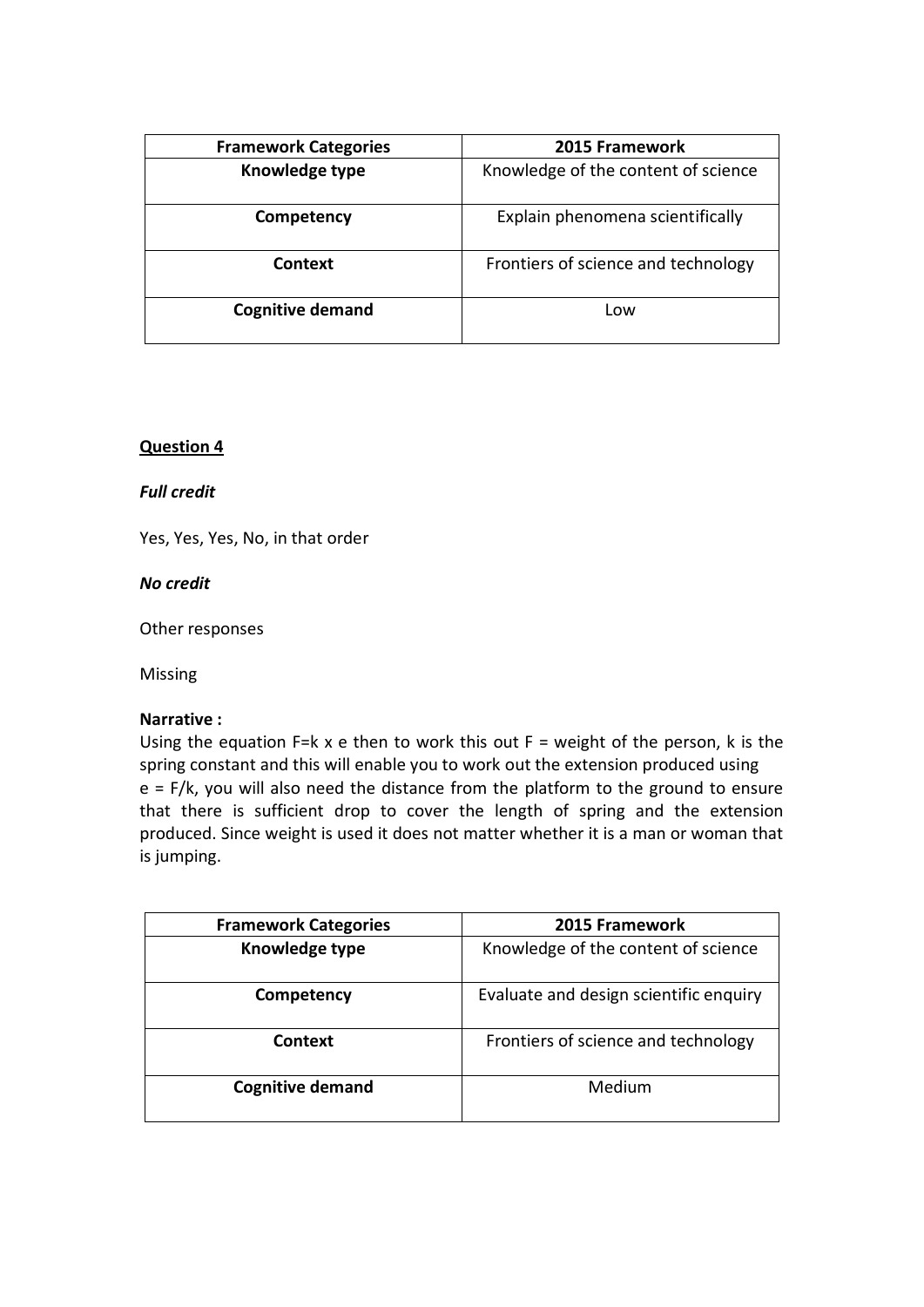## **Question 5**

#### *Full credit*

D 20 metres

## *No credit*

Other responses

Missing

## **Narrative :**

Substituting into the equation e=F/k = 1000/50 = 20m Since the weight = force, using the mass of 100kg is incorrect in the equation.

| <b>Framework Categories</b> | 2015 Framework                      |
|-----------------------------|-------------------------------------|
| Knowledge type              | Knowledge of the content of science |
| Competency                  | Explain phenomena scientifically    |
| <b>Context</b>              | Frontiers of science and technology |
| <b>Cognitive demand</b>     | Medium                              |

## **Question 6**

*Full credit*

**D; C; B; A in that order**

*No Credit*

Other responses

Missing

## **Narrative :**

The potential energy (PE = mgh) is dependent on h the height as this decreases so does the PE of the person jumping, so the answer is D. As the PE of the person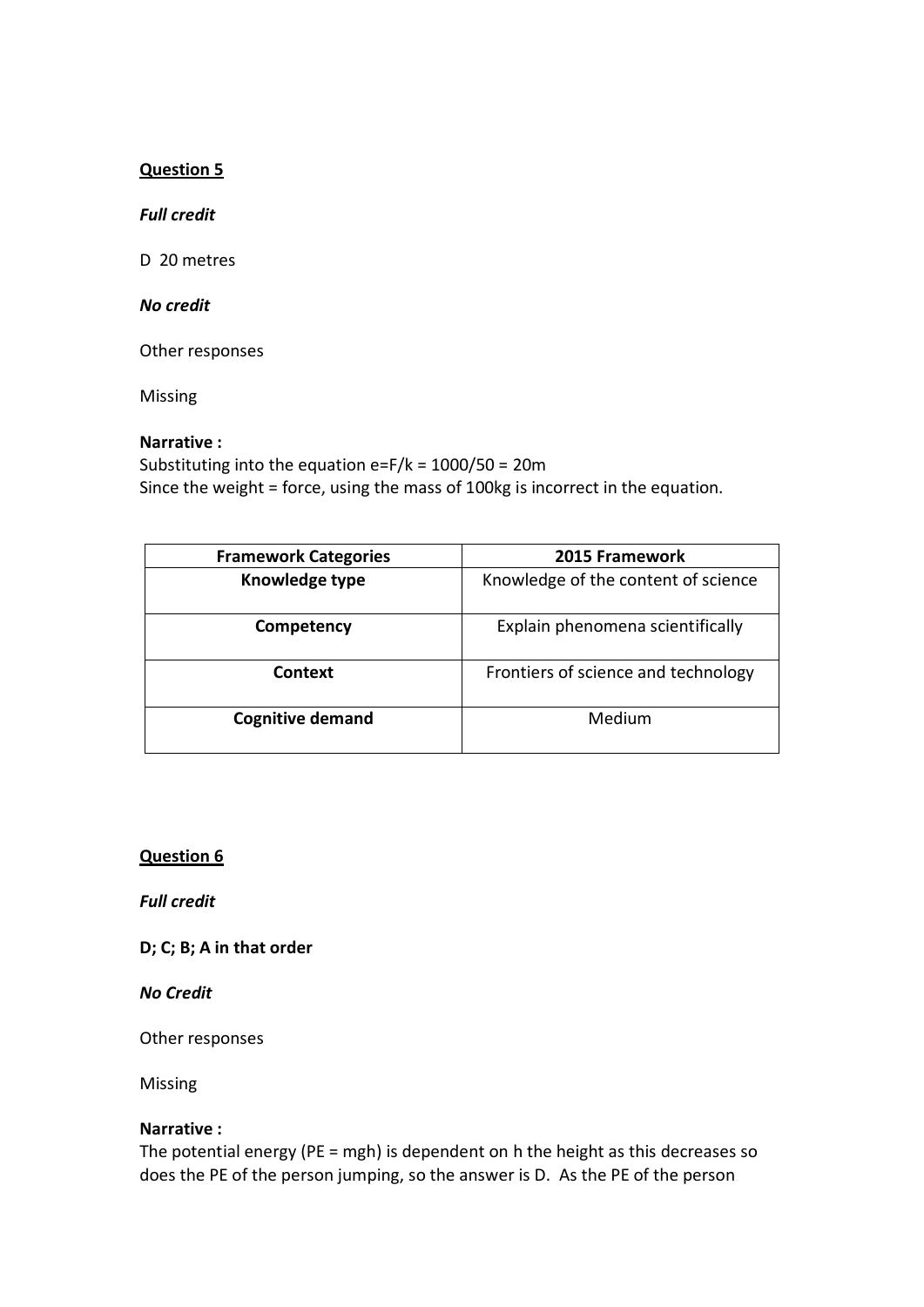jumping decreases, the KE increases as they fall (KE =  $\frac{1}{2}$  mv<sup>2</sup>) but this is not linear since KE is proportional to  $v^2$  so it is a curve, the answer being C. Initially the energy of the cord would be zero until it began to stretch in which case it would gain PE, so the answer is B.

The total energy in the system remains constant throughout (law of conservation of energy) so the answer is A.

| <b>Framework Categories</b> | 2015 Framework                      |
|-----------------------------|-------------------------------------|
| Knowledge type              | Knowledge of the content of science |
| Competency                  | Explain phenomena scientifically    |
| <b>Context</b>              | Frontiers of science and technology |
| <b>Cognitive demand</b>     | Medium                              |

# **Question 7**

## *Full credit*

When the height of the three graphs, from the horizontal axis to point S, are added together they equal the height of graph A (from the horizontal axis to the horizontal graph A)

#### **OR**

sum of energies at  $S =$  total energy in the system

## *No credit*

Other responses

Missing

## **Narrative :**

The vertical distance from the horizontal axis to the point S of the curves C, B and D when measured and added together would be equal the vertical distance from the horizontal axis to the line A. This shows that the total energy in the system remains the same.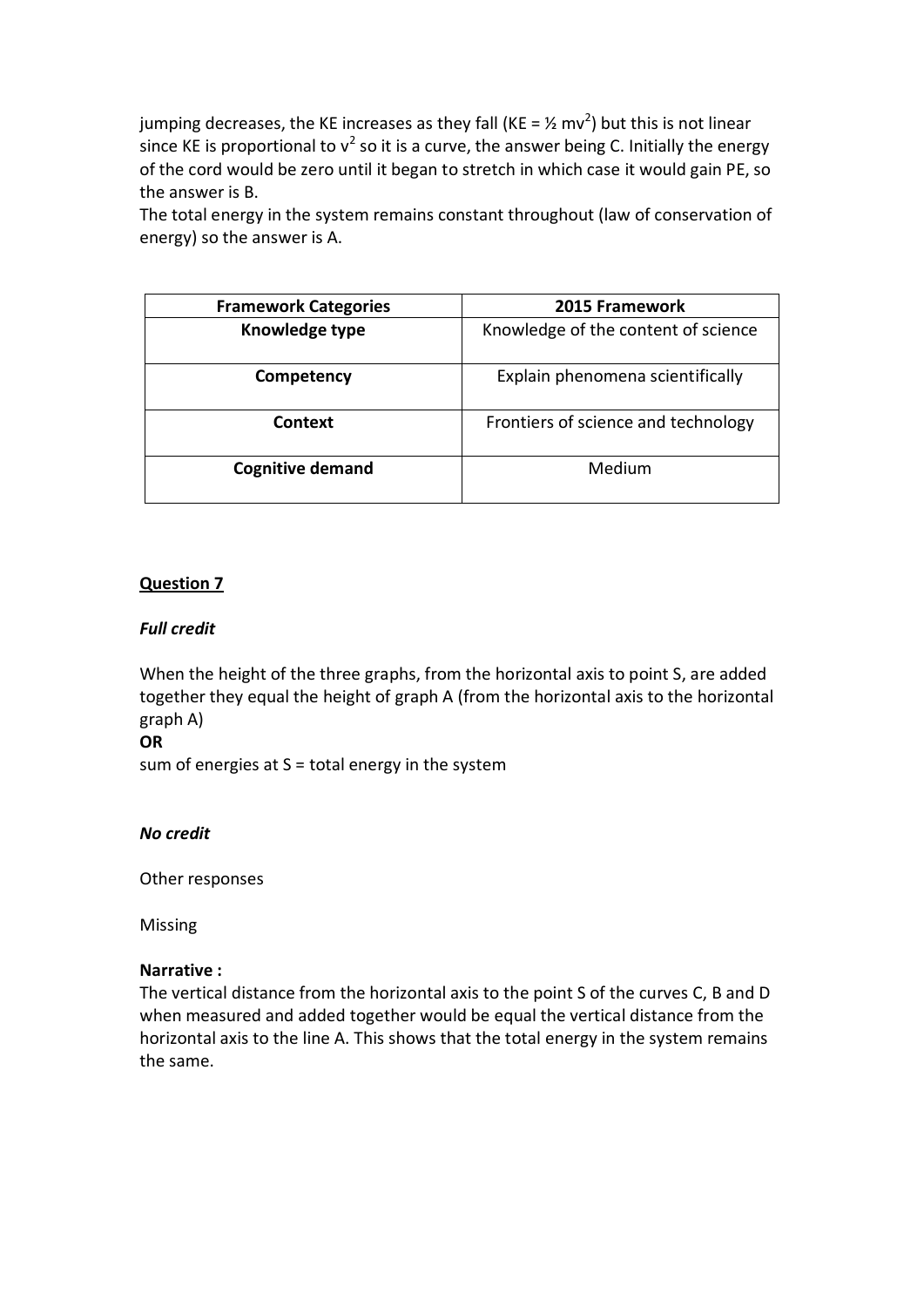| <b>Framework Categories</b> | 2015 Framework                      |
|-----------------------------|-------------------------------------|
| Knowledge type              | Knowledge of the content of science |
| Competency                  | Explain phenomena scientifically    |
| Context                     | Frontiers of science and technology |
| <b>Cognitive demand</b>     | High                                |

## **Question 8 : BUNGEE**

#### *Full credit*

When the cord is fully stretched the weight of the person jumping takes it, initially at least, beyond the equilibrium point which is calculated using Hooke's law and the spring constant.

#### **OR**

There is a limit to the proportionality of the extension of the cord (according to Hooke's law). If the elastic limit of the cord was reached it could extend further than predicted/not proportionally as predicted by Hooke's law. OR The cord could even reach the yield point and beyond, so the cord could snap.

## *No credit*

Other responses

Missing

#### **Narrative :**

Hooke's law only predicts the length of a spring / elastic at equilibrium. Before the spring / elastic settles at its equilibrium length it will extend and go back several times. This is what makes the person doing the bungee jump bounce up and down. During this phase of the jump the elastic / spring will extend further that the equilibrium predicted by Hooke's law. If the bungee jump organisers only used Hooke's law to predict the drop needed than there is the possibility of an accident where the person jumping may hit the ground, because the elastic stretches further than the equilibrium point during this phase of the jump. There is also a possibility that the cord will reach its elastic limit during the point where it stretches beyond equilibrium and this could cause the cord to snap. This could also be very dangerous for the person jumping.